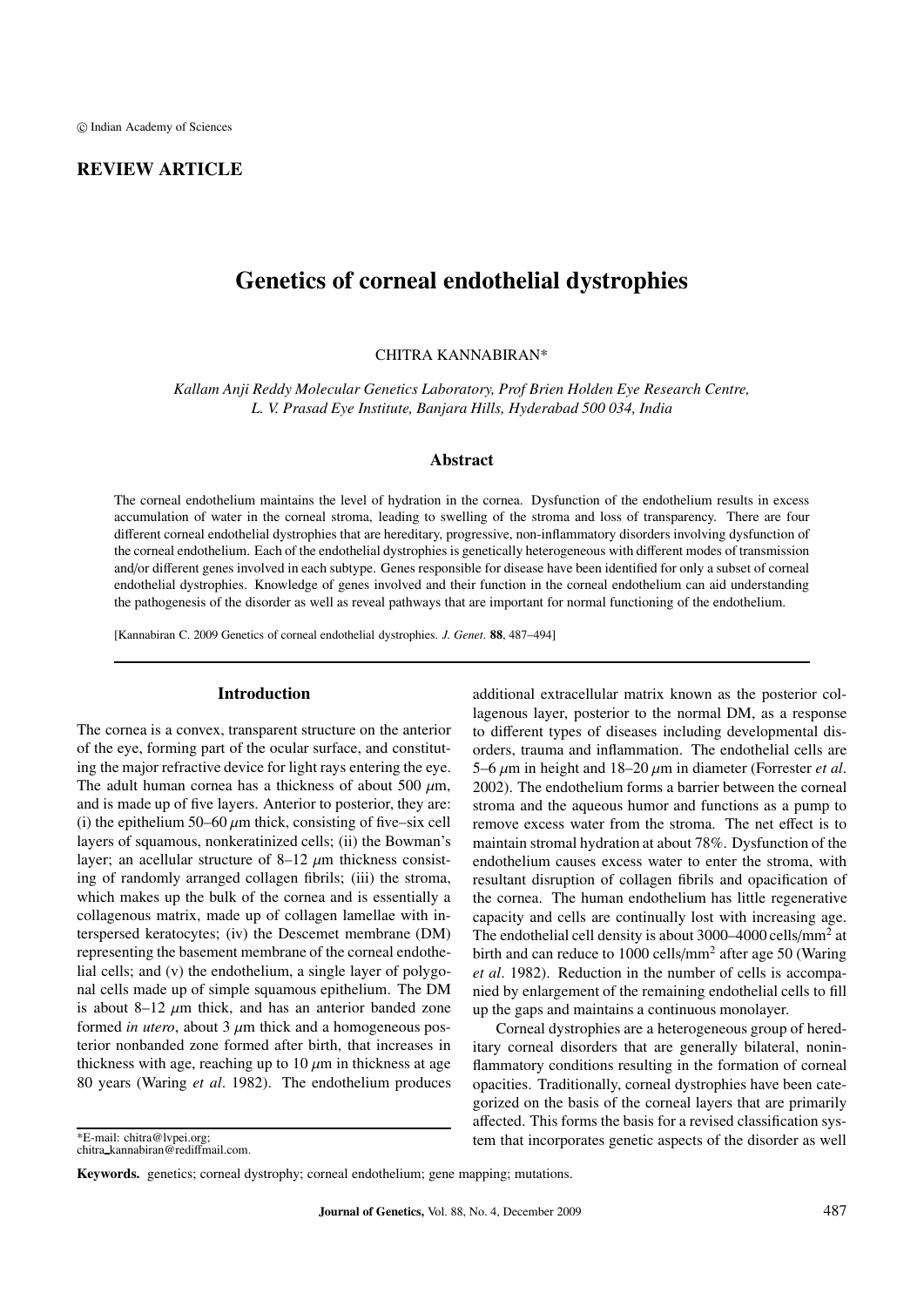### *Chitra Kannabiran*

(Weiss *et al*. 2008). The major types of corneal dystrophy are: (i) epithelial and sub-epithelial dystrophies, (ii) Bowman layer dystrophies; (iii) stromal dystrophies; and (iv) Descemet membrane and endothelial dystrophies. Each group of corneal dystrophies is genetically and clinically heterogeneous (reviewed by Klintworth 2009). The knowledge of the genetics of dystrophies generated over the last few decades has opened up a new dimension in the understanding of their pathogenesis and called for revised approaches to their classification. Identification of the underlying gene mutation serves as a diagnostic support in cases of unusual or ambiguous clinical phenotypes and provides a method for unifying all variant phenotypes with a common underlying genetic basis instead of being considered as separate entities. The purpose of this article is to provide an overview of the current knowledge of the genetics of dystrophies of the corneal endothelium. There are four different corneal endothelial dystrophies described till date (listed in table 1) that are genetically heterogeneous both between and within themselves.

### Posterior polymorphous corneal dystrophy (PPCD)

PPCD is a rare autosomal dominant disorder characterized by metaplastic corneal endothelial cells that have morphologic features of epithelium. The endothelium, which is normally a single layer of cells that do not divide further, develops into a multilayered stratified squamous epithelium that has abnormal proliferation, sometimes spreading to adjoining tissues such as the iris. Epithelial-like features of these cells include the presence of tonofilaments, desmosomes and microvilli (Waring *et al*. 1982; Klintworth 2009). The clinical features of this disease are highly variable and affected members of the same family can display extremes of severity of disease. Most individuals affected by PPCD, however, do not have any symptoms and retain normal vision. The age at onset of symptoms is variable and may be in early childhood in severe cases or in adulthood. Clinically evident lesions in the posterior cornea at the level of the DM include clusters of vesicles or blister-like lesions, band-shaped irregularities, or more extensive irregularity involving the entire DM and the variable presence of stromal edema. The DM is defective especially in the posterior nonbanded zone, which is very thin and in the presence of a posterior collagenous layer of variable morphology (Waring *et al*. 1982). The anterior banded zone of the DM, however, appears normal suggesting that the pathology occurred in the postnatal period. The gene expression pattern of the endothelium of PPCD corneas is also altered, and they express cytokeratins

| Table 1. Genetic aspects of corneal endothelial dystrophies. |             |                                     |                                             |                                                 |
|--------------------------------------------------------------|-------------|-------------------------------------|---------------------------------------------|-------------------------------------------------|
| Phenotype                                                    | Inheritance | Locus                               | Gene                                        | References                                      |
| Posterior polymorphous corneal<br>dystrophy (PPCD)           | AD          | Chromosome 20p11.2<br>(PPCDI)       | Not known. Disputed<br>role for <i>VSX1</i> | Heon et al. 1995, 2002;<br>Gwilliam et al. 2005 |
|                                                              | AD          | Chromosome 1p34-32<br>(PPCD2)       | COL8A2                                      | Biswas et al. 2001                              |
|                                                              | AD          | Chromosome 10p13<br>(PPCD3)         | TCF8/ZEB1                                   | Shimizu et al. 2004;<br>Krafchak et al. 2005    |
| Fuchs endothelial corneal dystrophy<br>(FECD) early-onset    | AD          | Chromosome 1p34-32                  | COL842                                      | Biswas et al. 2001                              |
| FECD late-onset                                              | AD          | Chromosome<br>13pTel-q12 $(FCDI)$   | Not known                                   | Sundin et al. 2006a                             |
|                                                              | AD          | Chromosome<br>18q21.2-21.3 (FCD2)   | Not known                                   | Sundin et al. 2006b                             |
|                                                              | AD          | Chromosome 5q33-35<br>(FCD3)        | Not known                                   | Riazuddin et al. 2009                           |
| FECD late-onset                                              | Complex     | Chromosomes 1, 7, 15,<br>17 and $X$ | Not known                                   | Afshari et al. 2009                             |
|                                                              | Complex     | Chromosome 20p13                    | SLC4A11                                     | Vithana et al. 2008                             |
| Congenital hereditary endothelial<br>dystrophy (CHED)        | AD          | Chromosome<br>20p11-q11 (CHED1)     | Not known                                   | Toma et al. 1995                                |
|                                                              | <b>AR</b>   | Chromosome<br>20p13-p12             | SLC4A11                                     | Hand et al. 1999;<br>Vithana et al. 2006        |
| X-linked endothelial dystrophy<br>(XECD)                     | X-linked    | Xq25                                | Not known                                   | Schmid et al. 2006                              |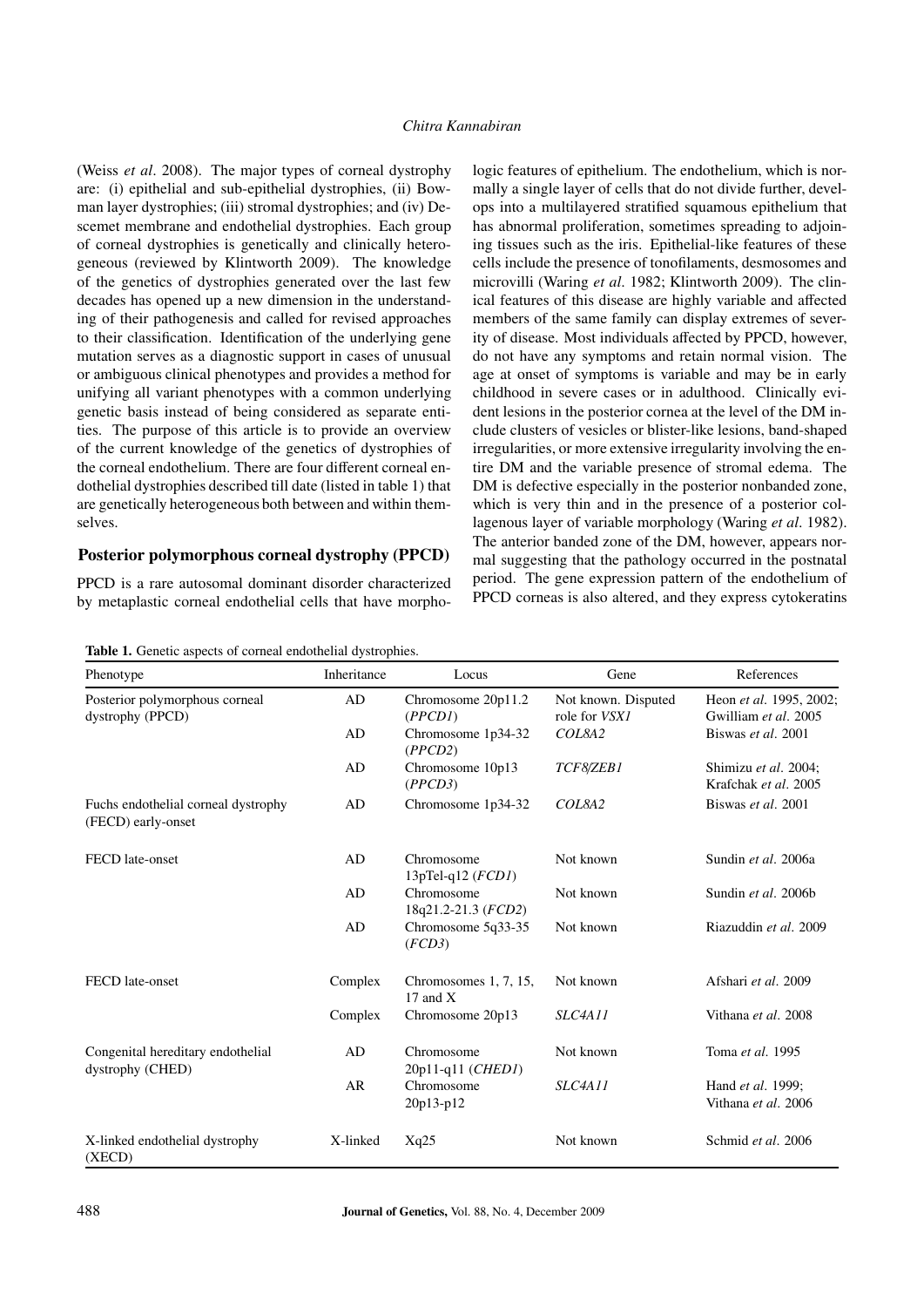characteristic of epithelium: CK7, CK8, CK18, CK17, CK19, CK4, CK13, CK6 and CK16, expressed in proliferating cells (Jirsova *et al*. 2007). Overgrowth of endothelial cells into the iris and trabecular meshwork results in glaucoma, found in a subset of patients with PPCD (Cibis *et al*. 1977).

#### Genetics of PPCD

Three genes have been identified as causing *PPCD* till date. The first locus, PPCD1, was mapped to a 30 cM interval on chromosome 20q in a large family (Heon *et al*. 1995), overlapping with the locus for the autosomal dominant form of congenital hereditary endothelial dystrophy (CHED) which was mapped to a 2.7 cM region within the *PPCD1* locus, raising the idea that the two disorders might be allelic (Toma *et al*. 1995). The *VSX1* gene located in the *PPCD1* interval was selected as a candidate on the basis of its expression in ocular tissues, with high levels of expression in the retina including the inner nuclear layer and the retinal ganglion cells (Heon *et al*. 2002). VSX1 is a member of a group of paired-like homeodomain transcription factors. Mutations were detected in the *VSX1* gene in two probands, each with PPCD and autosomal dominant keratoconus (including keratoconus in association with PPCD in one case) (Heon *et al*. 2002). Apart from the corneal phenotype, heterozygous mutation carriers showed reduction in electroretinographic (ERG) responses, although retinas were clinically normal, suggesting a subclinical defect in retinal function. Two other cases with mutation of the *VSX1* gene have been reported in two studies, in which the phenotypes of the affected individuals were PPCD in combination with other defects involving the retinal, auditory and craniofacial tissues (Mintz-Hittner *et al*. 2004; Valleix *et al*. 2006). The status of these *VSX1* sequence alterations, however, is questionable. One of the *VSX1* sequence changes described as pathogenic (Heon *et al*. 2002; Valleix *et al*. 2006) has been found at a frequency of 0.3% in normal control populations (Heon *et al*. 2002; Valleix *et al*. 2006), making it uncertain as to whether it is in fact a rare variant unrelated to disease. In the study by Mintz-Hittner *et al*. (2004) the presumed pathogenic variant identified was found to be absent in over 300 normal controls of which only 12 were of the same ethnic origin as the affected family. Thus, its frequency in an ethnically matched population is not reliably known; this leaves open the possibility that the sequence change in question is a populationspecific variant that is nonpathogenic. Further, there is other evidence that goes against *VSX1* as the *PPCD1* gene. Families that were mapped to the *PPCD1* locus did not have *VSX1* mutations (Heon *et al*. 1995; Gwilliam *et al*. 2005; Hosseini *et al*. 2008). Mapping of PPCD in Czech families refined the critical interval to a 2.7 cM region on chromosome 20 overlapping with the dominant CHED (*CHED1*) locus, but excluding the *VSX1* gene (Gwilliam *et al*. 2005). Attempts to identify the gene by screening of coding sequences of all positional candidate genes located in the refined *PPCD1* critical interval in a *PPCD1* family failed to identify the PPCD gene at this locus (Aldave *et al*. 2005; Yellore *et al*. 2005; Aldave *et al*. 2009).

The second PPCD locus reported is the collagen VIII alpha-2 (*COL8A2*) gene on chromosome 1p34-32, coding for the alpha-2 chain of collagen VIII. Collagen VIII is a major component of the DM, and is present in the abnormal posterior collagenous layer of the DM in endothelial disorders including Fuchs dystrophy (Levy *et al*. 1996). *COL8A2* was identified as the gene for early-onset Fuchs endothelial corneal distrophy (FECD) and screening of this gene in families with PPCD identified mutations in two affected members of a single family (Biswas *et al*. 2001). There is another report on PPCD associated with a *COL8A2* mutation. Evaluation of a family with early-onset FECD revealed a diseasecausing *COL8A2* mutation, *L450W*; one individual in the family who was a carrier of the same mutation was reported to have a phenotype of PPCD (Gottsch *et al*. 2005). The involvement of *COL8A2* in PPCD has not been substantiated further since no pathogenic mutations were found in additional families screened for mutations (Biswas *et al*. 2001; Yellore *et al*. 2005). The role of *COL8A2* in PPCD is not clear from available data which suggest that it could be, if at all, a rare cause of the disease.

A third *PPCD* locus, PPCD3 was mapped on chromosome 10p to an 8.2 cM interval containing the homeodomain transcription factor-8 gene (*TCF8*; also known as Zinc finger E-box binding homeobox 1; *ZEB1*) (Shimizu *et al*. 2004). Mutations in *TCF8* were found in the original family mapping to the *PPCD3* locus (Krafchak *et al*. 2005) as well as in about one-third to one-half of probands with PPCD (Krafchak *et al*. 2005; Aldave *et al*. 2007b; Liskova *et al*. 2007b), suggesting that *TCF8* mutations are a more frequent cause of PPCD than the other genes known till date. ZEB1 is an E-box binding transcription activator or repressor involved in differentiation and development of various tissues. Apart from the corneal manifestations, Krafchak *et al*. (2005) noted a high proportion of patients with *TCF8* mutations having additional abnormalities such as hernias and hydroceles, and skeletal deformities. Similar observations were made in more recent studies, in which a significantly higher frequency of abdominal and inguinal hernias was found in mutation-bearing individuals with PPCD as compared with control individuals having no *TCF8* mutations (Aldave *et al*. 2007b; Nguyen *et al*. 2009). *Tcf8*/*Zeb1*−/<sup>−</sup> mice showed craniofacial and skeletal defects reinforcing the notion that this transcription factor has a developmental role in the formation of bone and connective tissue (Takagi *et al*. 1998). One possible corneal target for *TCF8*/*ZEB1* action is the *COL4A3* (collagen IV alpha-3) gene that has a TCF8-binding site in the promoter. *COL4A3* is not normally expressed in the corneal endothelium but ectopic expression of COL4A3 was demonstrated in the corneal endothelium of individuals with *TCF8* mutations (Krafchak *et al*. 2005). Alterations in gene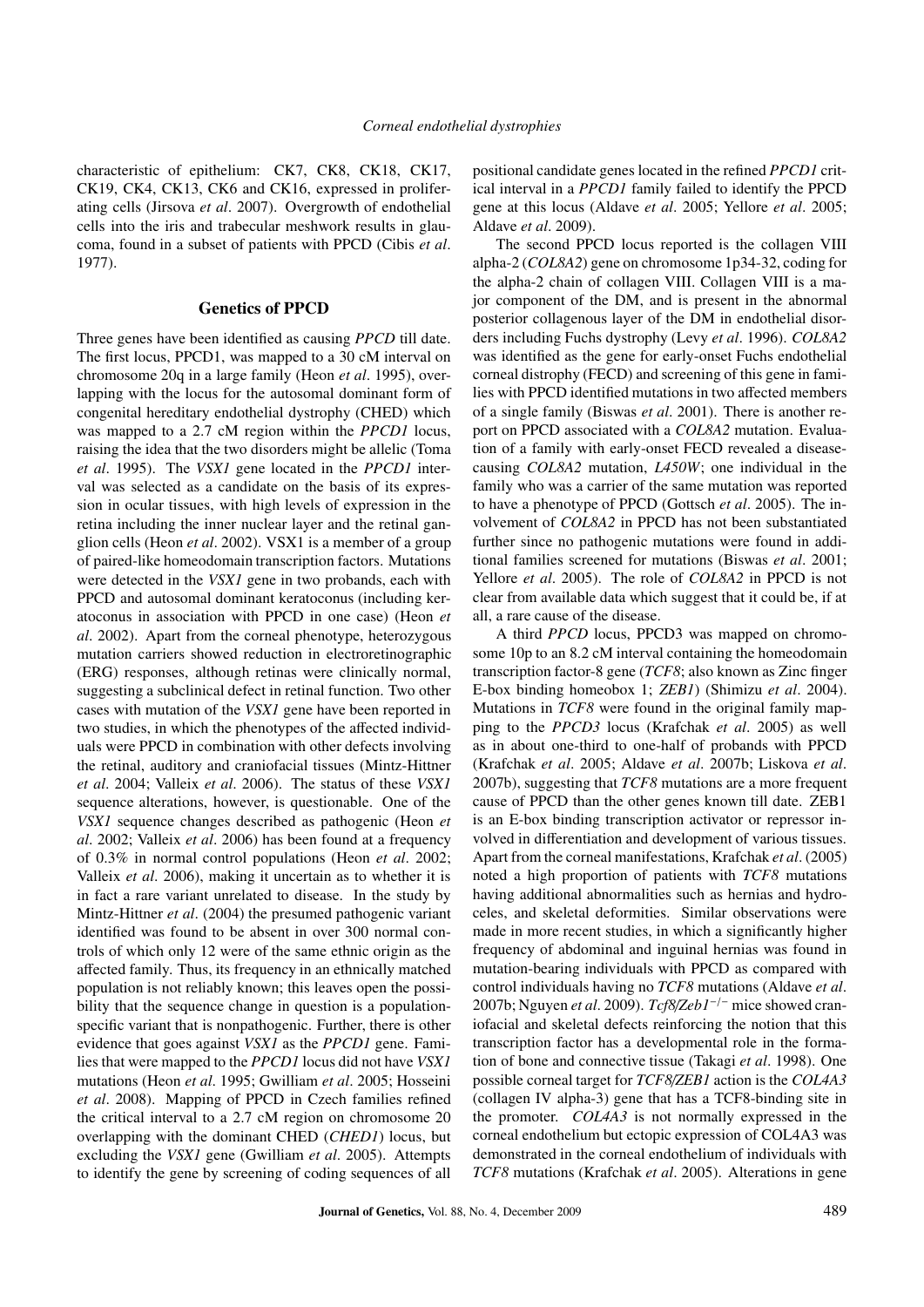expression patterns were also seen in a *Zeb1*-mutant mouse model in which expression of *COL4A3*, cytokeratins and Ecadherin showed a shift from epithelial expression in wildtype mice to corneal endothelial and stromal expression in mutant mice. Moreover, the altered pattern of gene expression in corneal keratocytes and endothelium of *Zeb1* mutant mice was accompanied by an abnormal proliferation of the endothelial cells (Liu *et al*. 2008), indicating that the *Zeb1* gene may serve to repress the epithelial phenotype.

### Fuchs endothelial corneal dystrophy (FECD)

Fuchs endothelial corneal dystrophy is typically a late-onset disorder appearing in the 5–6th decades of life or later, with females being affected more frequently than males. It is the most common corneal dystrophy in western countries, accounting for about 10% of all corneal transplants in North America (Godeiro *et al*. 2007; Ghosheh *et al*. 2008), but appears to have a much lower prevalence in the Middle East (al Faran and Tabbara 1991) and Asia (Chen *et al*. 2001; Pandrowala *et al*. 2004). It is characterized by the presence of guttae, which are excrescences in the DM described as a 'focal, refractile accumulation of collagen posterior to the Descemet membrane' (Waring *et al*. 1982). In later stages of the disease, bilateral corneal edema develops due to degeneration of the corneal endothelium, with consequent loss of vision. FECD is progressive and the extent of corneal edema increases to involve the entire stroma and the epithelium. In advanced stages of the disease, sub-epithelial and stromal scarring occurs. Ultrastructural changes in the endothelium and DM have been described and involve progressive development of guttate changes in the DM, and thickening of the posterior collagenous layer (Waring *et al*. 1982; Klintworth 2009).

# Genetics of FECD

FECD is complex in etiology, and genetic as well as environmental factors are likely to play a role in its causation. Familial clustering of the disease is often found with complex inheritance being more common. Mendelian forms of FECD with autosomal dominant inheritance also occur, though less commonly, both in case of late-onset as well as early-onset disease.

Mapping and linkage studies have been used to identify the disease locus in families with early-onset autosomal dominant FECD (AD-FECD). The first locus mapped for AD-FECD is on chromosome 1p34-32 and the *COL8A2* gene within this region was found to have mutations in these families (Biswas *et al*. 2001). Other studies confirmed the role of *COL8A2* in early-onset AD-FECD. Linkage mapping and mutational analysis of a large family identified the L450W mutation in *COL8A2* to be the cause of early-onset FECD described by Magovern and coworkers (Magovern *et al*. 1979; Gottsch *et al*. 2005). The same mutation was identified in another British family with early-onset FECD (Liskova *et al*.

2007a). The corneal phenotype of this family shared features with that of the family mapped by Gottsch *et al*. (2005) and was distinct from that of late-onset FECD (Zhang *et al*. 2006; Liskova *et al*. 2007a). A different mutation in *COL8A2* (Q455V) was identified in Korean families with early-onset FECD (Mok *et al*. 2009).

Late-onset AD-FECD in large multiplex families has been mapped to three separate loci at chromosomes 13pTelq12 (*FCD1*), 18q21.2-21.3 (*FCD2*), and 5q33-35 (*FCD3*) (Sundin *et al*. 2006a,b; Riazuddin *et al*. 2009). The features of disease mapped to the *FCD3* locus were found to be milder with slower progression as compared with *FCD1* and *FCD2* phenotypes (Riazuddin *et al*. 2009). Different approaches have been used to identify the underlying genes in cases of the more common, complex forms of late-onset FECD. Mapping of the disease locus for late-onset FECD in multiple families showed modest linkage to loci on chromosomes 1, 7, 15, 17 and X (Afshari *et al*. 2009). Notably, none of these loci coincide with those identified in late-onset AD-FECD. The approach of candidate gene screening for FECD has been informative only in a subset of patients. Candidate genes selected for screening have included genes involved in other forms of endothelial dystrophy. Although the *COL8A2* gene was implicated in a fraction of patients with late-onset disease (Biswas *et al*. 2001), this has been contradicted by subsequent studies in which the sequence changes reported to be pathogenic for late-onset FECD were found in the normal population; in addition, there was no evidence for association of *COL8A2* mutations with late-onset FECD in a series of families screened in two different studies (Kobayashi *et al*. 2004; Aldave *et al*. 2006). A small fraction of patients (4/89) with late-onset FECD were found to have heterozygous mutations in the *SLC4A11* gene, which is responsible for CHED2 (AR-CHED; see following section); none of these mutations occurred in the control population, and corresponding mutant proteins were shown to be defective in localization and turnover in relation to the wild type (Vithana *et al*. 2006). These findings need to be extended to other patient populations to assess the contribution of *SLC4A11* mutations to FECD. Other candidates tested include the *TCF8*/*ZEB1* (PPCD3) gene and the *COL8A1* (collagen VIII, alpha-1 chain) gene. No significant role was found for either of these genes in FECD (Urquhart *et al*. 2006; Mehta *et al*. 2008; Vithana *et al*. 2008).

## Congenital hereditary endothelial dystrophy (CHED)

CHED is a bilateral disorder involving degeneration of the corneal endothelium. It occurs in two forms, autosomal dominant (AD-CHED; CHED1) and autosomal recessive (AR-CHED; CHED2). It manifests at birth or in infancy as diffuse 'ground glass opacification of the cornea, markedly thickened cornea due to edema, and a thickened DM. There are no clear-cut differences between clinical features of the dom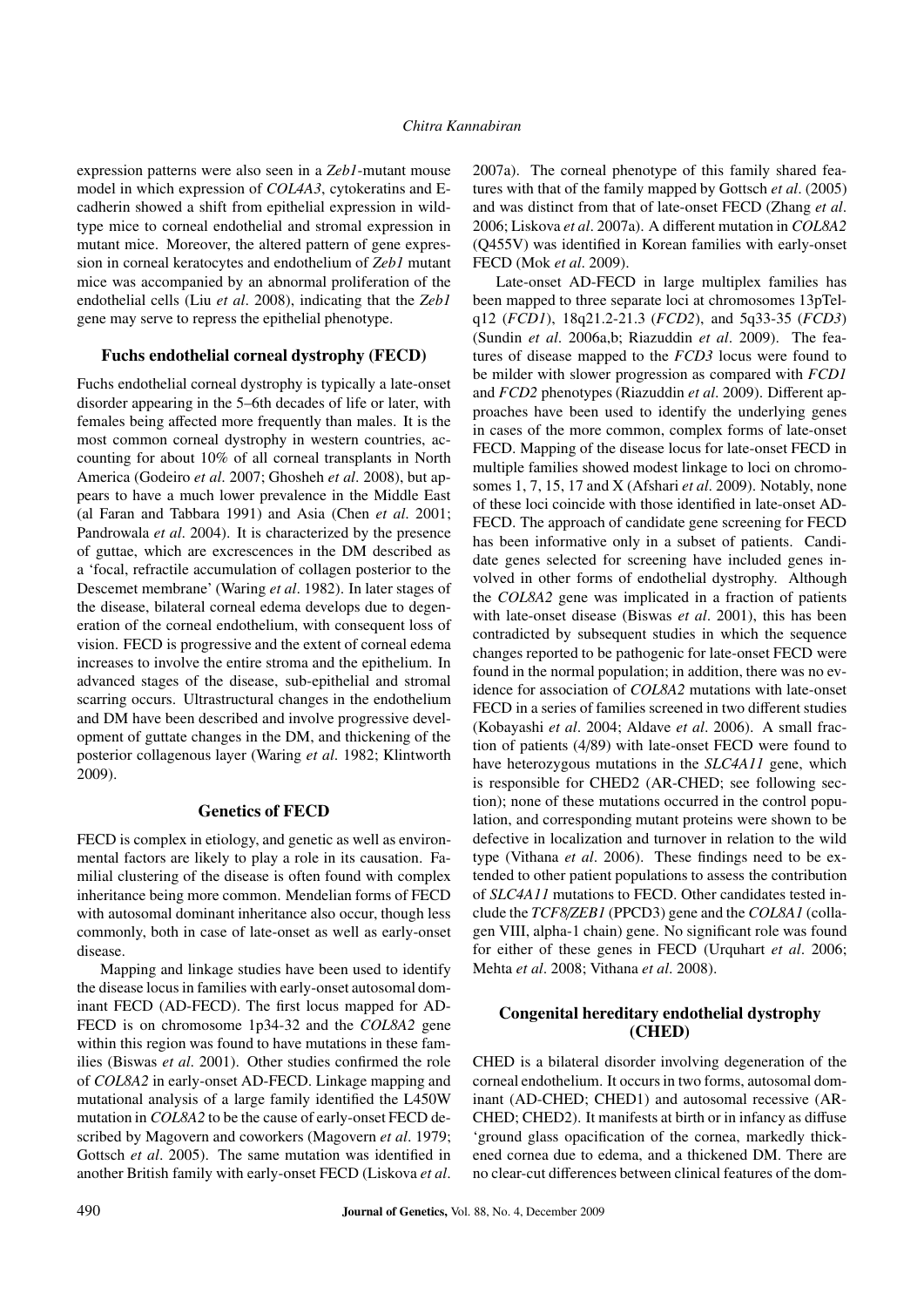inant and recessive forms of CHED except that the recessive form may manifest earlier and is associated with nystagmus (Kirkness *et al*. 1987). Histologically, the endothelium is atrophic and may show greatly reduced cell count, altered morphology, and thickening of the DM due to abnormal secretion by the endothelial cells.

### Genetics of CHED

The locus for AD-CHED was mapped to the pericentromeric region of chromosome 20 (Toma *et al*. 1995) although the gene has not been identified till date. The *CHED1* locus is contained within the larger interval for *PPCD1*. This locus including *PPCD1* as well as *CHED1* was excluded as the locus for CHED2 by two separate studies carried out on families of Irish and Saudi Arabian origins (Callaghan *et al*. 1999; Kanis *et al*. 1999). The *CHED2* locus was mapped to an interval of 8 cM on chromosome 20p13 and shown to be about 25 cM away from the *CHED1* locus on chromosome 20 (Hand *et al*. 1999). Subsequently, the *CHED2* gene was identified as the bicarbonate-transporter related *SLC4A11* (solute carrier family 4, member 11; also known as BTR1- bicarbonate transporter related protein 1, or NaBC1-sodium-borate cotransporter 1) by mapping and positional candidate approaches in families from Myanmar (Vithana *et al*. 2006) and confirmed in families of Indian origin (Jiao *et al*. 2007).

The *SLC4A11* gene is a distant member of the bicarbonate transporter family expressed in several different tissues (Parker *et al*. 2001). In the cornea, it is expressed in the endothelium and epithelium, as well as vascular endothelia and epithelial cells of kidney, pancreas and brain (Damkier *et al*. 2007). It was identified as the homologue of the borate transporter *BOR1* in *Arabidopsis* and shown to be capable of borate transport *in vitro*, functioning as an electrogenic sodium-borate cotransporter (Park *et al*. 2004). Borate is an essential micronutrient for plant and animal cells and is required for normal growth and development of various organisms such as *Xenopus laevis* (Fort *et al*. 2002) and in metabolic processes in chick and rat models (Hunt 1994). It has also been shown to have mitogenic effects on mammalian cell lines (Park *et al*. 2004). The precise role of borate or of *SLC4A11* in the corneal endothelium is not clear at present.

Mutations of *SLC4A11* also cause Harboyan syndrome (corneal dystrophy with perceptive deafness; CDPD) in which CHED is accompanied by sensorineural hearing loss appearing in about the second decade of life (Desir *et al*. 2007). AR-CHED appears to be genetically homogeneous since the same locus accounts for the disorder in families from different populations with about 67 different mutations identified in the *SLC4A11* gene so far indicating the high degree of allelic heterogeneity in CHED2 (Vithana *et al*. 2006; Aldave *et al*. 2007a; Desir *et al*. 2007; Jiao *et al*. 2007; Kumar *et al*. 2007; Ramprasad *et al*. 2007; Sultana *et al*. 2007; Hemadevi *et al*. 2008; Shah *et al*. 2008; Aldahmesh *et al*. 2009). In contrast to the AR-CHED phenotype arising from *SLC4A11* mutations in humans, a mouse knockout for *slc4a11* did not show any detectable abnormality in the corneal endothelium of *slc4a11*−/<sup>−</sup> mice; the endothelial cell size, number and morphology were comparable with wild-type mice, as was corneal clarity and thickness (Lopez *et al*. 2009). The mouse knockout, however, showed defects in auditory responses (Lopez *et al*. 2009), mirroring the auditory phenotype of Harboyan syndrome. The lack of a corneal endothelial disorder in the knockout mice suggests that *SLC4A11* function is either qualitatively or quantitatively different between mice and humans.

### X-linked corneal endothelial dystrophy (XECD)

Schmid *et al*. (2006) described a new form of corneal endothelial dystrophy in a large family with males more severely affected, and an absence of male–male transmission. Clinical manifestations included 'moon-crater like' changes in the endothelium in all affected, variable presence of visual loss ranging from no change in visual acuity to moderate or severe loss of vision, and epithelial band keratopathy. Congenital clouding of the cornea was an occasional feature. Microscopic changes in the cornea included changes in the epithelium and Bowman layer, an irregularly thickened DM and areas of abnormal endothelial cells forming multilayers with endothelial cell loss in other areas (Schmid *et al*. 2006). Linkage and haplotype analysis under an X-linked dominant model mapped the disease locus to a 4.7 cM critical region on Xq25 (Schmid *et al*. 2006).

#### Summary

The genetic basis for many of the corneal endothelial dystrophies is not known as yet. Filling the lacunae would require more gene mapping efforts followed by identification of the disease gene on multiplex families both for Mendelian disorders such as CHED1 and PPCD as well as complex forms of late-onset Fuchs endothelial dystrophy. Methods of identifying the disease gene may need to incorporate extended screening so as to cover the entire genomic sequence within the interval in cases where no pathogenic changes are identifiable upon screening of only coding regions of known genes (such as in PPCD1). This is feasible by second generation sequencing technologies. It is possible that the disease is caused by uncharacterized genes or parts thereof that could be responsible, or an unusual mechanism involving functional or regulatory elements within the introns, or by copy-number changes. Gene expression profiling of diseased tissue, while having the potential to provide valuable information on primary as well as secondary genes involved in the pathology, is severely limited in these disorders due to decline in numbers of endothelial cells as the diseases progress. Defining and restricting phenotype groups for analysis of complex forms of FECD may enhance the detection of linkage in families. From the studies on AD-FECD as discussed above, specific loci appear to be associated with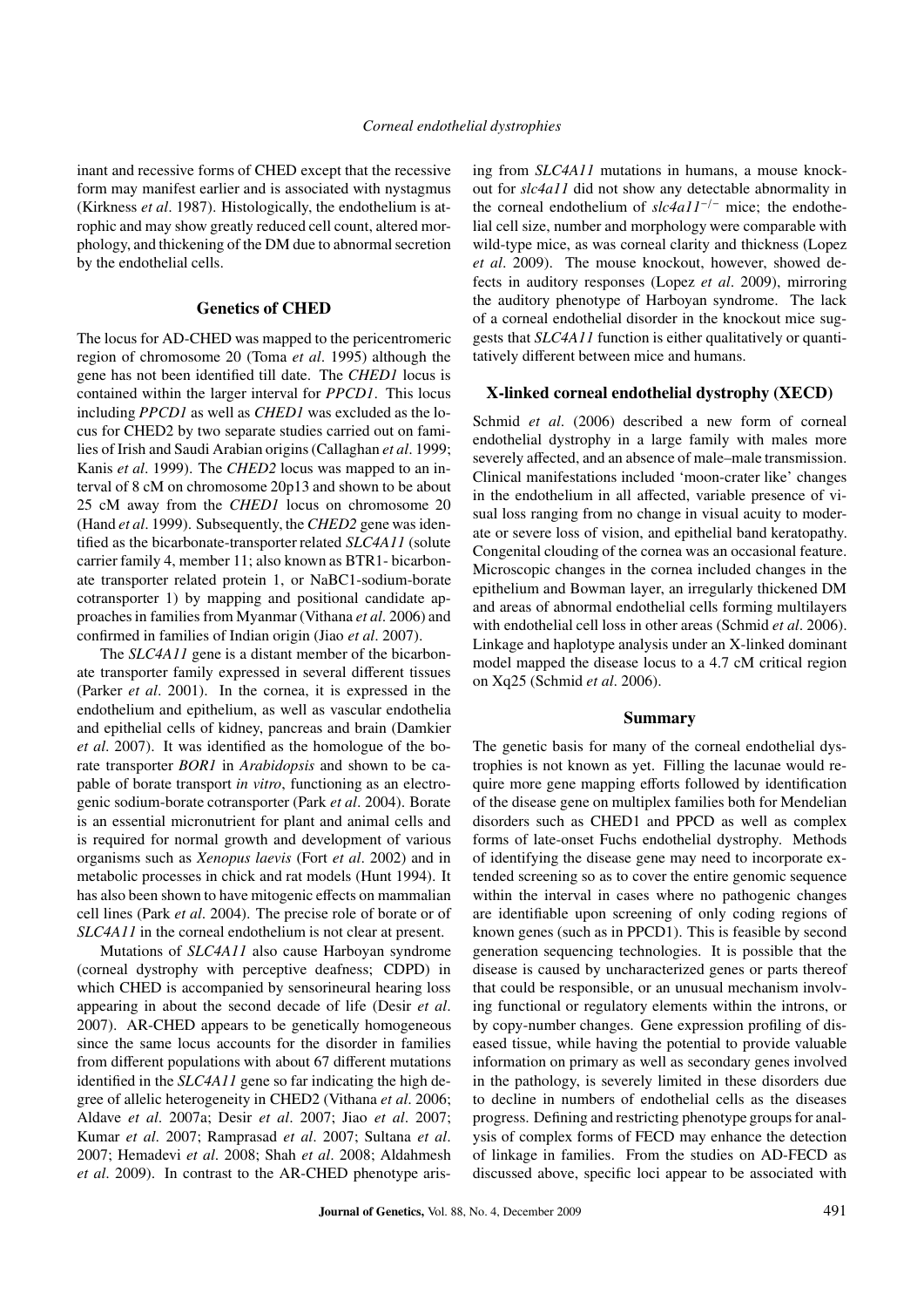phenotypically distinct forms of disease. Such heterogeneity may complicate the analysis of complex FECD. Understanding of the genetics of corneal endothelial disorders is likely to provide valuable insights into the molecular pathways that govern the normal development and functioning of the endothelium. This may in turn contribute towards unravelling the causes of endothelial dysfunction in more common conditions.

### References

- Afshari N. A., Li Y. J., Pericak-Vance M. A., Gregory S. and Klintworth G. K. 2009 Genome-wide linkage scan in Fuchs' endothelial corneal dystrophy. *Invest. Ophthalmol. Vis. Sci*. 50, 1093– 1097.
- al Faran M. F. and Tabbara K. F. 1991 Corneal dystrophies among patients undergoing keratoplasty in Saudi Arabia. *Cornea* 10, 13–16.
- Aldahmesh M., Khan A., Meyer B. and Alkuraya F. 2009 Mutational spectrum of SLC4A11 in autosomal recessive CHED in Saudi Arabia. *Invest. Ophthalmol. Vis. Sci*. 50, 4142–4145.
- Aldave A. J., Rayner S. A., Salem A. K., Yoo G. L., Kim B. T., Saeedian M. *et al*. 2006 No pathogenic mutations identified in the *COL8A1* and *COL8A2* genes in familial Fuchs' corneal dystrophy. *Invest. Ophthalmol. Vis. Sci*. 47, 3787–3790.
- Aldave A. J., Yellore V. S., Bourla N., Momi R. S., Khan M. A., Salem A. K. *et al*. 2007a Autosomal recessive CHED associated with novel compound heterozygous mutations in *SLC4A11. Cornea* 26, 896–900.
- Aldave A. J., Yellore V. S., Yu F., Bourla N., Sonmez B., Salem A. K. *et al*. 2007b Posterior polymorphous corneal dystrophy is associated with TCF8 gene mutations and abdominal hernia. *Am. J. Med. Genet. A* 143A, 2549-2556.
- Aldave A. J., Yellore V. S., Principe A. H., Abedi G., Merrill K., Chalukya M. *et al*. 2005 Candidate gene screening for posterior polymorphous dystrophy. *Cornea* 24, 151–155.
- Aldave A. J., Yellore V. S., Vo R. C., Kamal K. M., Rayner S. A., Plaisier C. L. *et al*. 2009 Exclusion of positional candidate gene coding region mutations in the common posterior polymorphous corneal dystrophy 1 candidate gene interval. *Cornea* 28, 801– 807.
- Biswas S., Munier F. L., Yardley J., Hart-Holden N., Perveen R., Cousin P. *et al*. 2001 Missense mutations in COL8A2, the gene encoding the alpha2 chain of type VIII collagen, cause two forms of corneal endothelial dystrophy. *Hum. Mol. Genet*. 10, 2415– 2423.
- Callaghan M., Hand C. K., Kennedy S. M., FitzSimon J. S., Collum L. M. and Parfrey N. A. 1999 Homozygosity mapping and linkage analysis demonstrate that autosomal recessive congenital hereditary endothelial dystrophy (CHED) and autosomal dominant CHED are genetically distinct. *Br. J. Ophthalmol*. 83, 115– 119.
- Chen W. L., Hu F. R. and Wang I. J. 2001 Changing indications for penetrating keratoplasty in Taiwan from 1987 to 1999. *Cornea* 20, 141–144.
- Cibis G. W., Krachmer J. A., Phelps C. D. and Weingeist T. A. 1977 The clinical spectrum of posterior polymorphous dystrophy. *Arch. Ophthalmol*. 95, 1529–1537.
- Damkier H. H., Nielsen S. and Praetorius J. 2007 Molecular expression of SLC4-derived Na<sup>+</sup>-dependent anion transporters in selected human tissues. *Am. J. Physiol. Regul. Integr. Comp. Physiol*. 293, R2136–R2146.
- Desir J., Moya G., Reish O., Van Regemorter N., Deconinck H., David K. L. *et al*. 2007 Borate transporter *SLC4A11* mutations cause both Harboyan syndrome and non-syndromic corneal endothelial dystrophy. *J. Med. Genet*. 44, 322–326.
- Forrester J., Dick A., McMenamin P. and Lee W. 2002 *The eye-basic sciences in practice*. Elsevier, Philadelphia, USA.
- Fort D. J., Rogers R. L., McLaughlin D. W., Sellers C. M. and Schlekat C. L. 2002 Impact of boron deficiency on *Xenopus laevis*: a summary of biological effects and potential biochemical roles. *Biol. Trace Elem. Res*. 90, 117–142.
- Ghosheh F. R., Cremona F. A., Rapuano C. J., Cohen E. J., Ayres B. D., Hammersmith K. M. *et al*. 2008 Trends in penetrating keratoplasty in the United States 1980–2005. *Int. Ophthalmol*. 28, 147–153.
- Godeiro K. D., Coutinho A. B., Pereira P. R., Fernandes B. F., Cassie A. and Burnier Jr M. N. 2007 Histopathological diagnosis of corneal button specimens: an epidemiological study. *Ophthalmic Epidemiol*. 14, 70–75.
- Gottsch J. D., Sundin O. H., Liu S. H., Jun A. S., Broman K. W., Stark W. J. *et al*. 2005 Inheritance of a novel COL8A2 mutation defines a distinct early-onset subtype of fuchs corneal dystrophy. *Invest. Ophthalmol. Vis. Sci*. 46, 1934–1939.
- Gwilliam R., Liskova P., Filipec M., Kmoch S., Jirsova K., Huckle E. J. *et al*. 2005 Posterior polymorphous corneal dystrophy in Czech families maps to chromosome 20 and excludes the *VSX1* gene. *Invest. Ophthalmol. Vis. Sci*. 46, 4480–4484.
- Hand C. K., Harmon D. L., Kennedy S. M., FitzSimon J. S., Collum L. M. and Parfrey N. A. 1999 Localization of the gene for autosomal recessive congenital hereditary endothelial dystrophy (CHED2) to chromosome 20 by homozygosity mapping. *Genomics* 61, 1–4.
- Hemadevi B., Veitia R. A., Srinivasan M., Arunkumar J., Prajna N. V., Lesaffre C. *et al*. 2008 Identification of mutations in the *SLC4A11* gene in patients with recessive congenital hereditary endothelial dystrophy. *Arch. Ophthalmol*. 126, 700–708.
- Heon E., Greenberg A., Kopp K. K., Rootman D., Vincent A. L., Billingsley G. *et al*. 2002 *VSX1*: a gene for posterior polymorphous dystrophy and keratoconus. *Hum. Mol. Genet*. 11, 1029– 1036.
- Heon E., Mathers W. D., Alward W. L., Weisenthal R. W., Sunden S. L., Fishbaugh J. A. *et al*. 1995 Linkage of posterior polymorphous corneal dystrophy to 20q11. *Hum. Mol. Genet*. 4, 485– 488.
- Hosseini S. M., Herd S., Vincent A. L. and Heon E. 2008 Genetic analysis of chromosome 20-related posterior polymorphous corneal dystrophy: genetic heterogeneity and exclusion of three candidate genes. *Mol. Vis*. 14, 71–80.
- Hunt C. D. 1994 The biochemical effects of physiologic amounts of dietary boron in animal nutrition models. *Environ. Health Perspect*. 102, suppl. 7, 35–43.
- Jiao X., Sultana A., Garg P., Ramamurthy B., Vemuganti G. K., Gangopadhyay N. *et al*. 2007 Autosomal recessive corneal endothelial dystrophy (CHED2) is associated with mutations in *SLC4A11. J. Med. Genet*. 44, 64–68.
- Jirsova K., Merjava S., Martincova R., Gwilliam R., Ebenezer N. D., Liskova P. *et al*. 2007 Immunohistochemical characterization of cytokeratins in the abnormal corneal endothelium of posterior polymorphous corneal dystrophy patients. *Exp. Eye Res*. 84, 680–686.
- Kanis A. B., Al-Rajhi A. A., Taylor C. M., Mathers W. D., Folberg R. Y., Nishimura D. Y. *et al*. 1999 Exclusion of AR-CHED from the chromosome 20 region containing the PPMD and AD-CHED loci. *Ophthalmic Genet*. 20, 243–249.
- Kirkness C. M., McCartney A., Ric N. S., Garner A. and Steele A. D. 1987 Congenital hereditary corneal oedema of Maumenee: its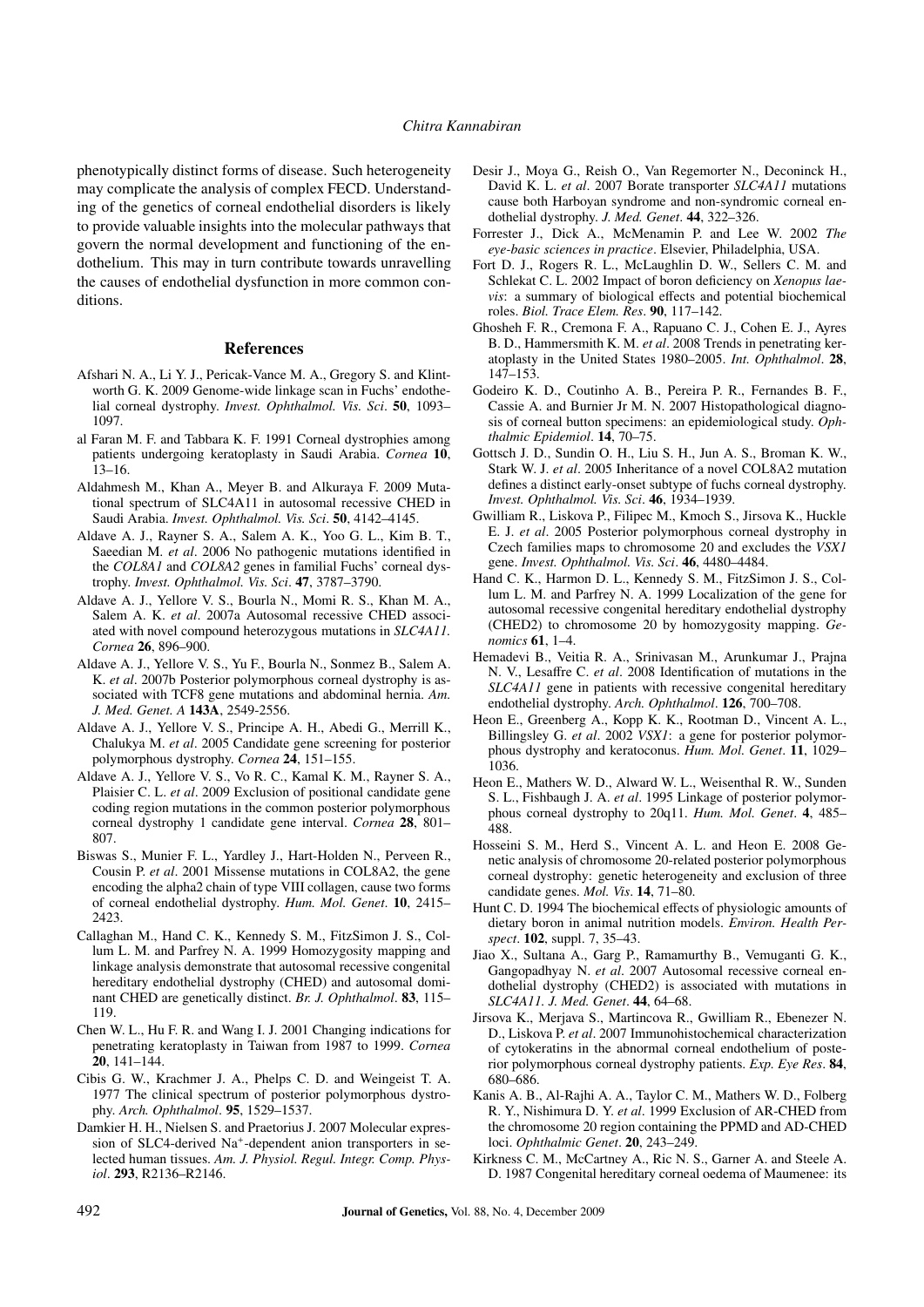clinical features, management, and pathology. *Br. J. Ophthalmol*. 71, 130–144.

- Klintworth G. K. 2009 Corneal dystrophies. *Orphanet J. Rare Dis*. 4, 7.
- Kobayashi A., Fujiki K., Murakami A., Kato T., Chen L. Z., Onoe H. *et al*. 2004 Analysis of *COL8A2* gene mutation in Japanese patients with Fuchs' endothelial dystrophy and posterior polymorphous dystrophy. *Jpn. J. Ophthalmol*. 48, 195–198.
- Krafchak C. M., Pawar H., Moroi S. E., Sugar A., Lichter P. R., Mackey D. A. *et al*. 2005 Mutations in *TCF8* cause posterior polymorphous corneal dystrophy and ectopic expression of COL4A3 by corneal endothelial cells. *Am. J. Hum. Genet*. 77, 694–708.
- Kumar A., Bhattacharjee S., Prakash D. R. and Sadanand C. S. 2007 Genetic analysis of two Indian families affected with congenital hereditary endothelial dystrophy: two novel mutations in *SLC4A11. Mol. Vis*. 13, 39–46.
- Levy S. G., Moss J., Sawada H., Dopping-Hepenstal P. J. and Mc-Cartney A. C. 1996 The composition of wide-spaced collagen in normal and diseased Descemet's membrane. *Curr. Eye Res*. 15, 45–52.
- Liskova P., Prescott Q., Bhattacharya S. S. and Tuft S. J. 2007a British family with early-onset Fuchs' endothelial corneal dystrophy associated with *p.L450W* mutation in the *COL8A2* gene. *Br. J. Ophthalmol*. 91, 1717–1718.
- Liskova P., Tuft S. J., Gwilliam R., Ebenezer N. D., Jirsova K., Prescott Q. *et al*. 2007b Novel mutations in the *ZEB1* gene identified in Czech and British patients with posterior polymorphous corneal dystrophy. *Hum. Mutat*. 28, 638.
- Liu Y., Peng X., Tan J., Darling D. S., Kaplan H. J. and Dean D. C. 2008 *Zeb1* mutant mice as a model of posterior corneal dystrophy. *Invest. Ophthalmol. Vis. Sci*. 49, 1843–1849.
- Lopez I. A., Rosenblatt M. I., Kim C., Galbraith G. G., Jones S. M., Kao L. *et al*. 2009 Slc4a11 gene disruption in mice: Cellular targets of sensorineuronal abnormalities. *J. Biol. Chem*. 284, 26882–26896.
- Magovern M., Beauchamp G. R., McTigue J. W., Fine B. S. and Baumiller R. C. 1979 Inheritance of Fuchs' combined dystrophy. *Ophthalmology* 86, 1897–1923.
- Mehta J. S., Vithana E. N., Tan D. T., Yong V. H., Yam G. H., Law R. W. *et al*. 2008 Analysis of the posterior polymorphous corneal dystrophy 3 gene, *TCF8*, in late-onset Fuchs' endothelial corneal dystrophy. *Invest. Ophthalmol. Vis. Sci*. 49, 184–188.
- Mintz-Hittner H. A., Semina E. V., Frishman L. J., Prager T. C. and Murray J. C. 2004 VSX1 (RINX) mutation with craniofacial anomalies, empty sella, corneal endothelial changes, and abnormal retinal and auditory bipolar cells. *Ophthalmology*, 111, 828–836.
- Mok J. W., Kim H. S. and Joo C. K. 2009 *Q455V* mutation in *COL8A2* is associated with Fuchs' corneal dystrophy in Korean patients. *Eye* 23, 895–903.
- Nguyen D. Q., Hosseini M., Billingsley G., Heon E. and Churchill A. J. 2009 Clinical phenotype of posterior polymorphous corneal dystrophy in a family with a novel *ZEB1* mutation. *Acta Ophthalmol*. (doi: 10.1111/j. 1755–3768. 2009 01511.x).
- Pandrowala H., Bansal A., Vemuganti G. K. and Rao G. N. 2004 Frequency, distribution, and outcome of keratoplasty for corneal dystrophies at a tertiary eye care center in South India. *Cornea* 23, 541–546.
- Park M., Li Q., Shcheynikov N., Zeng W. and Muallem S. 2004 NaBC1 is a ubiquitous electrogenic Na<sup>+</sup>-coupled borate transporter essential for cellular boron homeostasis and cell growth and proliferation. *Mol. Cell* 16, 331–341.
- Parker M. D., Ourmozdi E. P. and Tanner M. J. 2001 Human BTR1, a new bicarbonate transporter superfamily member and human AE4 from kidney. *Biochem. Biophys. Res. Commun*. 282, 1103– 1109.
- Ramprasad V. L., Ebenezer N. D., Aung T., Rajagopal R., Yong V. H., Tuft S. J. *et al*. 2007 Novel *SLC4A11* mutations in patients with recessive congenital hereditary endothelial dystrophy (CHED2). Mutation in brief #958. Online. *Hum. Mutat*. 28, 522– 523.
- Riazuddin S. A., Eghrari A. O., Al-Saif A., Davey L., Meadows D. N., Katsanis N. *et al*. 2009 Linkage of a mild late-onset phenotype of Fuchs' corneal dystrophy to a novel locus at 5q33.1 q35.2. *Invest. Ophthalmol. Vis. Sci*. 50, 5667–5671.
- Schmid E., Lisch W., Philipp W., Lechner S., Gottinger W., Schlotzer-Schrehardt U. *et al*. 2006 A new, X-linked endothelial corneal dystrophy. *Am. J. Ophthalmol*. 141, 478–487.
- Shah S. S., Al-Rajhi A., Brandt J. D., Mannis M. J., Roos B., Sheffield V. C. *et al*. 2008 Mutation in the SLC4A11 gene associated with autosomal recessive congenital hereditary endothelial dystrophy in a large Saudi family. *Ophthalmic Genet*. 29, 41–45.
- Shimizu S., Krafchak C., Fuse N., Epstein M. P., Schteingart M. T., Sugar A. *et al*. 2004 A locus for posterior polymorphous corneal dystrophy (*PPCD3*) maps to chromosome 10. *Am. J. Med. Genet. A* 130A, 372–377.
- Sultana A., Garg P., Ramamurthy B., Vemuganti G. K. and Kannabiran C. 2007 Mutational spectrum of the *SLC4A11* gene in autosomal recessive congenital hereditary endothelial dystrophy. *Mol. Vis*. 13, 1327–1332.
- Sundin O. H., Broman K. W., Chang H. H., Vito E. C., Stark W. J. and Gottsch J. D. 2006a A common locus for late-onset Fuchs' corneal dystrophy maps to 18q21.2-q21.32. *Invest. Ophthalmol. Vis. Sci*. 47, 3919–3926.
- Sundin O. H., Jun A. S., Broman K. W., Liu S. H., Sheehan S. E., Vito E. C. *et al*. 2006b Linkage of late-onset Fuchs corneal dystrophy to a novel locus at 13pTel-13q12.13. *Invest. Ophthalmol. Vis. Sci*. 47, 140–145.
- Takagi T., Moribe H., Kondoh H. and Higashi Y. 1998 DeltaEF1, a zinc finger and homeodomain transcription factor, is required for skeleton patterning in multiple lineages. *Development* 125, 21–31.
- Toma N. M., Ebenezer N. D., Inglehearn C. F., Plant C., Ficker L. A. and Bhattacharya S. S. 1995 Linkage of congenital hereditary endothelial dystrophy to chromosome 20. *Hum. Mol. Genet*. 4, 2395–2398.
- Urquhart J. E., Biswas S., Black G. C., Munier F. L. and Sutphin J. 2006 Exclusion of COL8A1, the gene encoding the alpha2(VIII) chain of type VIII collagen, as a candidate for Fuchs' endothelial dystrophy and posterior polymorphous corneal dystrophy. *Br. J. Ophthalmol*. 90, 1430–1431.
- Valleix S., Nedelec B., Rigaudiere F., Dighiero P., Pouliquen Y., Renard G. *et al*. 2006 H244R VSX1 is associated with selective cone ON bipolar cell dysfunction and macular degeneration in a PPCD family. *Invest. Ophthalmol. Vis. Sci*. 47, 48–54.
- Vithana E. N., Morgan P., Sundaresan P., Ebenezer N. D., Tan D. T., Mohamed M. D. *et al*. 2006 Mutations in sodium-borate cotransporter SLC4A11 cause recessive congenital hereditary endothelial dystrophy (CHED2). *Nat. Genet*. 38, 755–757.
- Vithana E. N., Morgan P. E., Ramprasad V., Tan D. T., Yong V. H., Venkataraman D. *et al*. 2008 SLC4A11 mutations in Fuchs' endothelial corneal dystrophy. *Hum. Mol. Genet*. 17, 656–666.
- Waring G. O. III, Bourne W. M., Edelhauser H. F. and Kenyon K. R. 1982 The corneal endothelium: normal and pathologic structure and function. *Ophthalmology* 89, 531–590.